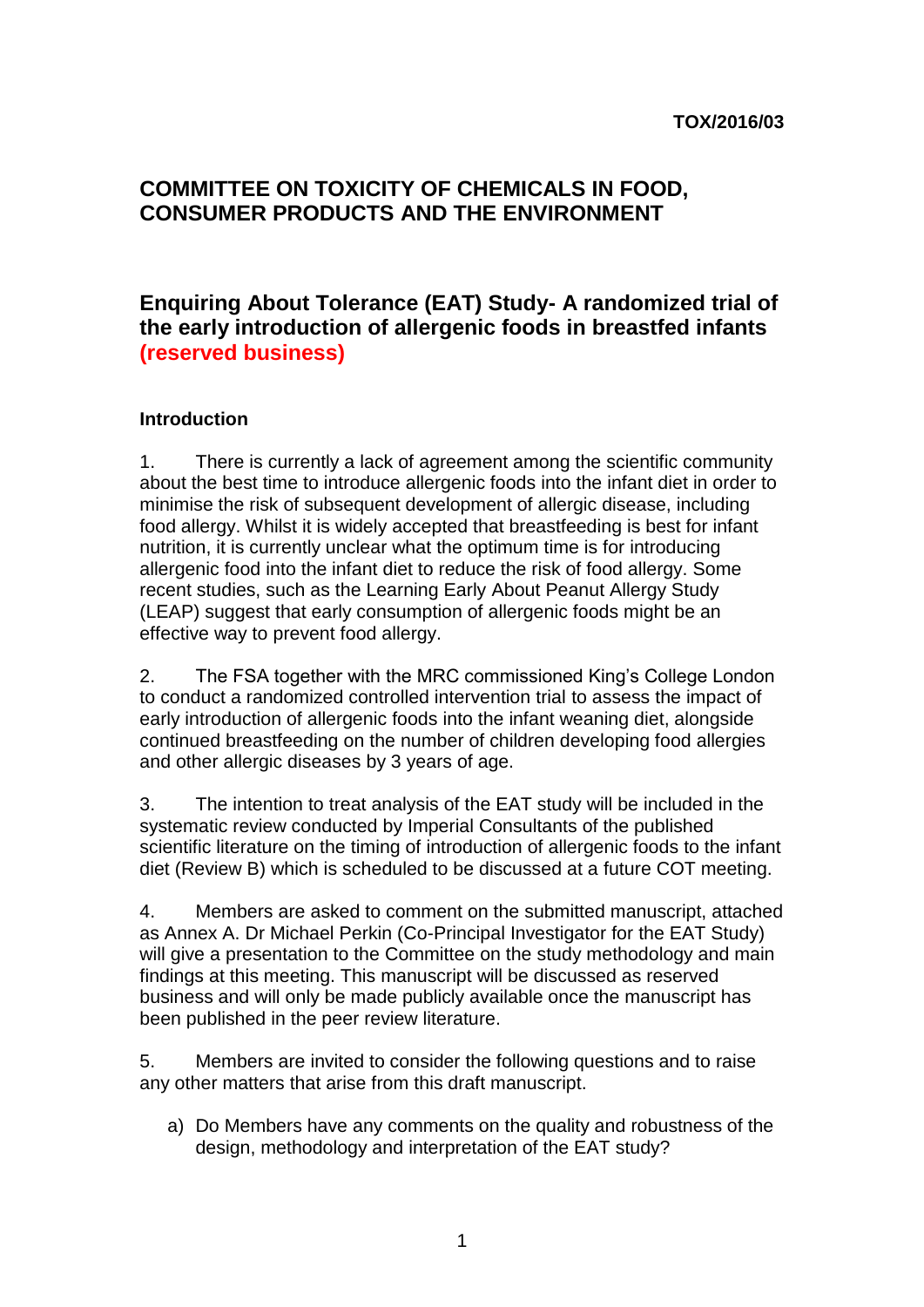- b) Do Members consider that the study population is representative of the general population? Could these findings be relevant to a high risk population?
- c) Do Members agree with the conclusions drawn by the study authors?

**Note**: The committee were provided with a pre-publication copy of the primary manuscript by King's College London (Annex 1). The final report of the EAT study will be made available on the FSA website once published.

**Secretariat January 2016**